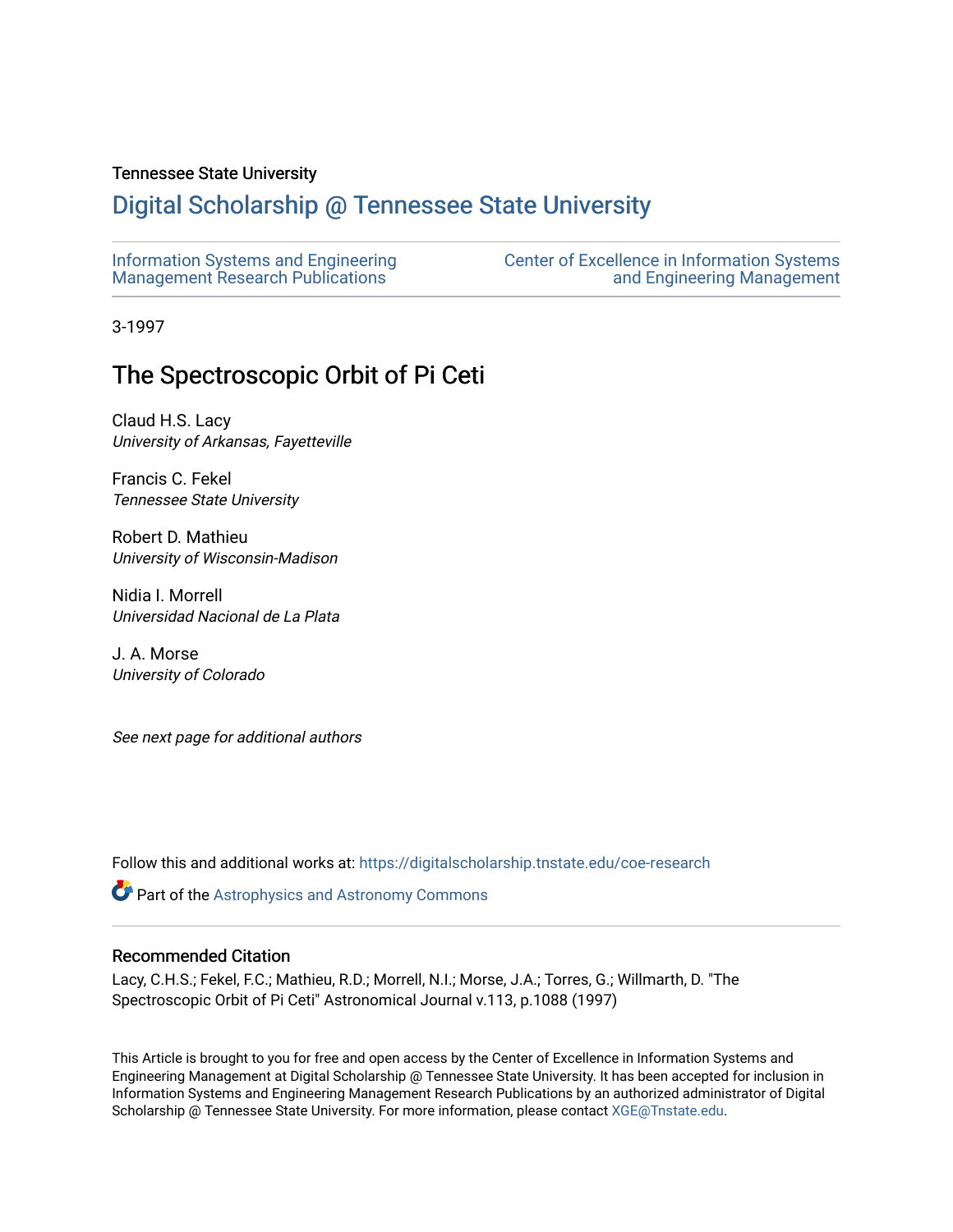# Authors

Claud H.S. Lacy, Francis C. Fekel, Robert D. Mathieu, Nidia I. Morrell, J. A. Morse, Guillermo Torres, and Daryl W. Willmarth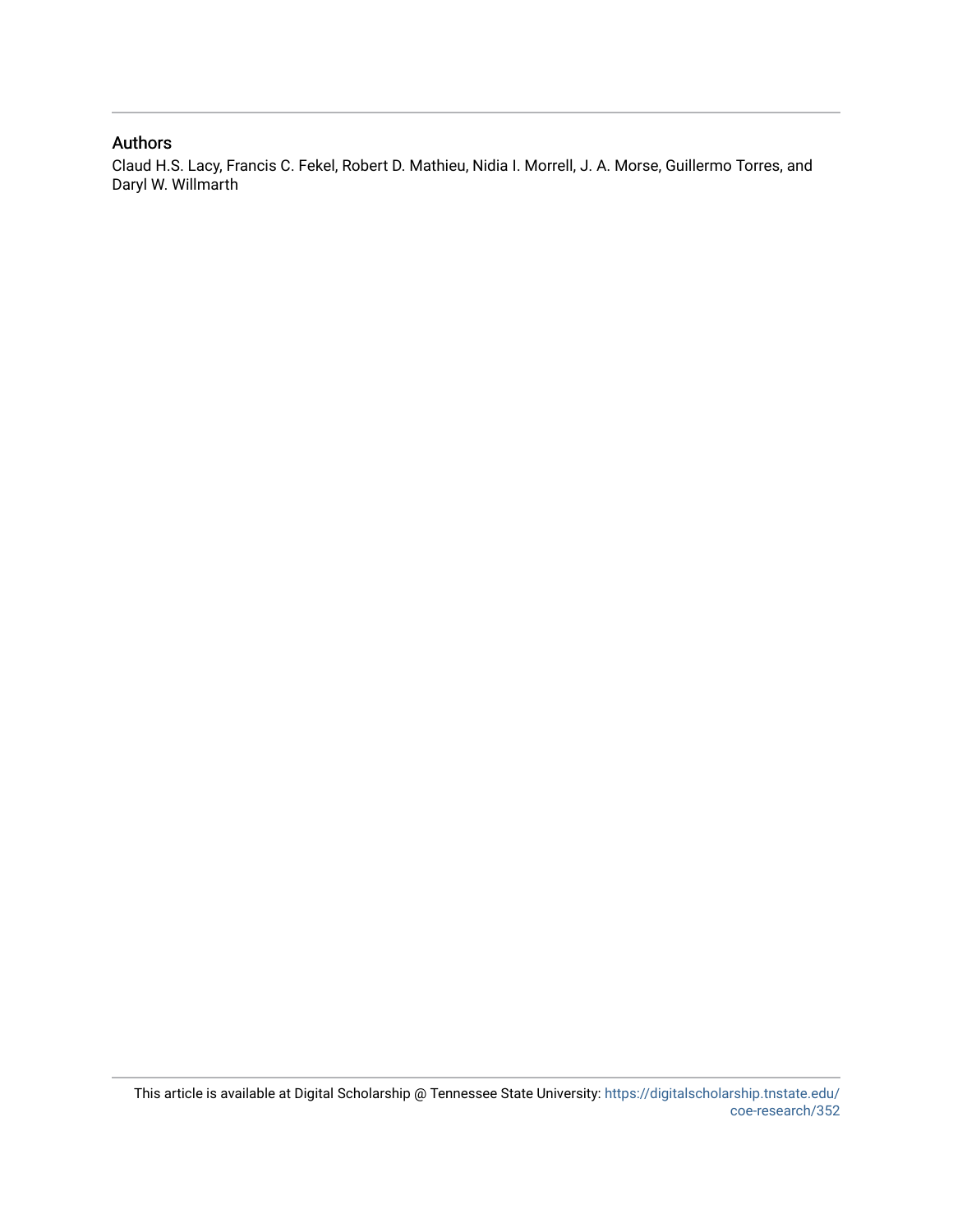THE ASTRONOMICAL JOURNAL VOLUME 113, NUMBER 3 MARCH 1997

## THE SPECTROSCOPIC ORBIT OF II CETI

### C. H. S.  $LACY<sup>1</sup>$

Department of Physics, University of Arkansas, Fayetteville, Arkansas, and Harvard-Smithsonian Center for Astrophysics, Cambridge, Massachusetts 02138 Electronic mail: clacy@comp.uark.edu

#### $F. C. FEXEL<sup>1</sup>$

Center of Excellence In Information Systems, Tennessee State University, Nashville, Tennessee 37203 Electronic mail: fekel@coe.tnstate.edu

R. D. MATHIEU<sup>1</sup>

Department of Astronomy, University of Wisconsin, Madison, Wisconsin 53706 Electronic mail: mathieu@astro.wisc.edu

N. I. MORRELL<sup>1</sup>

Facultad de Ciencias Astronomicas y Geofísicas, Universidad Nacional de La Plata, Argentina Electronic mail: nidia@fcaglp.fcaglp.unlp.edu.ar

J. A. MORS $E<sup>1</sup>$ 

Center for Astrophysics and Space Astronomy, University of Colorado, Boulder, Colorado 80303 Electronic mail: morsey@casa.colorado.edu

G. Torres

Harvard-Smithsonian Center for Astrophysics, Cambridge, Massachusetts 02138 Electronic mail: gtorres@cfa.harvard.edu

#### D. Willmarth

National Optical Astronomy Observatories, Tucson, Arizona 85726 Electronic mail: dwillmarth@noao.edu Received 1996 October 21; revised 1996 November 20

## ABSTRACT

 $\pi$  Ceti (HR 811, B7 V) has been known to be variable in its radial velocity for almost a century, but its relatively long period and small amplitude have conspired against a determination of its orbit. We have combined in an optimal fashion observations from early in this century with modem measurements to find the spectroscopic orbit with high accuracy. The orbit has a period of 7.45 years and a semiamplitude of 4.3 km/s. The measured eccentricity of  $e = 0.00 \pm 0.07$  is indistinguishable from circular, surprising for such a long period. The 76 radial velocity observations available extend over 12 cycles of the orbit.  $\degree$  1997 American Astronomical Society. [80004-6256(97)00303-8]

#### 1. INTRODUCTION

The first observation of the radial velocity of  $\pi$  Ceti (HR 811, B7 V) was made at Lick Observatory with the Mills spectrograph on the 36-inch refractor on 1903 October 20 (Table 1). The variability of its radial velocity was suspected by J. H. Moore after the third plate, taken nearly two years later, showed a significant change in radial velocity. A fourth plate, taken a year after that, confirmed the variability. The variability was announced by Campbell & Albrecht (1909) and by Campbell (1910). The early observations at Lick

were published by Campbell (1928), and those of the Yerkes observers by Frost et al. (1926), who surmised that the amplitude of variability was probably small.

 $\pi$  Ceti has often been used as a late-B reference star in photometric and spectrophotometric studies (Manfroid et al. 1995; Griffin et al. 1993; Smith & Dworetsky 1993; Bastiaansen 1992; Roby & Lambert 1990; Cousins 1989; Kilkenny & Menzies 1986). The best determination of its spectral type is that of Garrison & Gray (1994), who have classified it as B7 IV. From high-resolution spectrograms Adelman (1991) confirmed that it is a relatively normal late-B star with mostly near-solar abundances. Its spectrum is relatively narrow lined with a v sin i value of about 19 km/s (Day  $\&$ Warner 1975; Hoffleit 1982; Adelman 1991). It is a weak x-ray source (Cash et al. 1979; Cash & Snow 1982; Grillo et al. 1992).

1088 Astron. J. 113 (3), March 1997 0004-6256/97/113(3)/1088/3/\$ 10.00 © 1997 Am. Astron. Soc. 1088

Visiting Astronomers, Kitt Peak National Observatory, National Optical Astronomy Observatories, operated by the Association of Universities for Reserach in Astronomy, Inc., under contract with the National Science Foundation.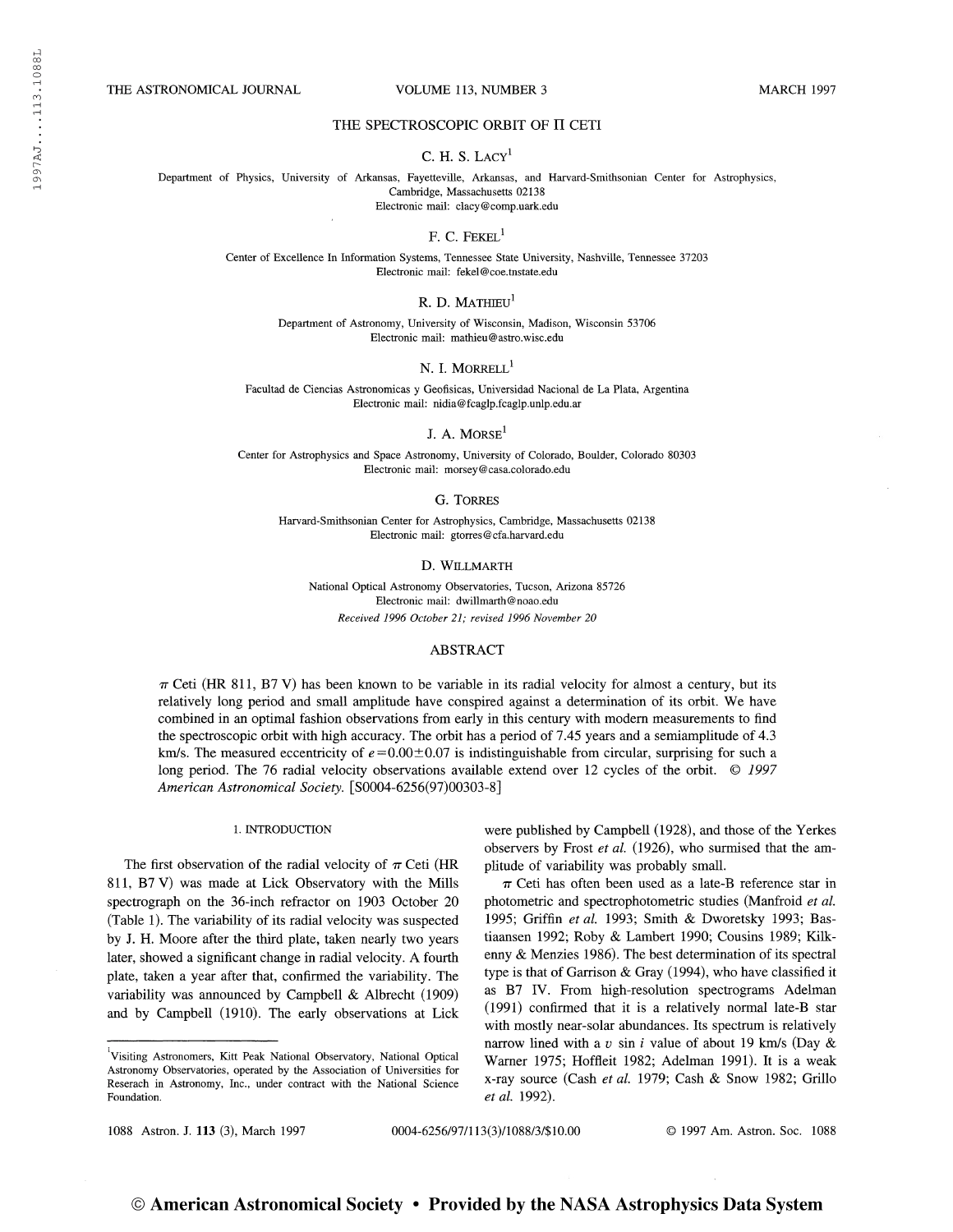

Fig. 1. Radial velocities and fitted orbit of  $\pi$  Ceti. Solid dots are the observations of Fekel; open circles are the observations of Campbell (1928) and Frost et al. (1926); crosses are the observations of Lacy; solid triangles are the observations of Mathieu and Morse; open squares are the observations of Morrell and Willmarth.

#### 2. OBSERVATIONS AND ANALYSIS

Our radial velocity observations have been made with a variety of telescopes and coude spectrometers at McDonald Observatory and Kitt Peak National Observatory (KPNO), with a variety of techniques for measuring the velocity and

| $HJD - 2400000$             | R V<br>(km/s) | Residuals<br>(km/s) | HID - 2400000               | R V<br>$(km/s)$ $(km/s)$ | Residuals        |
|-----------------------------|---------------|---------------------|-----------------------------|--------------------------|------------------|
| Observations of             |               |                     | 45591.985                   | 13.4                     | $-1.0$           |
| Campbell(1928) and Frost et |               |                     | 45722.637                   | 12.1                     | $-1.0$           |
| al. (1926)                  |               |                     | 46080.588                   | 10.5                     | $-0.4$           |
|                             |               |                     | 46386.785                   | 10.2                     | $-0.8$           |
| 16408.88                    | 6.3           | $-4.1$              | 46721.911                   | 11.5                     | $-1.8$           |
| 16457.74                    | 8.8           | $-1.8$              | 47556.655                   | 19.7                     | 0.4              |
| 17084.04                    | 19.8          | 4.0                 | 47810.842                   | 17.7                     | $-1.0$           |
| 17448.98                    | 19.8          | 1.4                 | 47811.780                   | 19.8                     | 1.1              |
| 17461.00                    | 19.5<br>17.7  | 1.0                 | 47812.928                   | 18.7                     | 0.0              |
| 17470.98                    |               | $-0.8$              | 47813.875                   | 19.8                     | 1.1              |
| 17946.69                    | 12.8          | $-5.0$              | 48573.782                   | 10.7                     | $-1.4$           |
| 20793.710                   | 18.2<br>15.6  | 1.4<br>$-0.7$       | 48916.854                   | 11.8<br>10.6             | 1.1              |
| 20845.553<br>21227.533      | 17.3          | 4.7                 | 49246.960<br>49251.865      | 11.0                     | $-1.1$<br>$-0.8$ |
|                             |               |                     | 49622.935                   | 17.2                     | 2.2              |
| Observations of Lacy        |               |                     | 49677.778                   | 16.4                     | 0.8              |
|                             |               |                     | 49903.982                   | 18.5                     | 0.9              |
| 44974.6624                  | 19.7          | 0.2                 | 49973.931                   | 17.7                     | $-0.5$           |
| 44974.6943                  | 18.2          | $-1.3$              |                             |                          |                  |
| 44978.5291                  | 19.7          | 0.2                 | Observations of Mathieu and |                          |                  |
| 44978.6423                  | 18.5          | $-1.0$              | Morse                       |                          |                  |
| 44980.6424                  | 19.6          | 0.1                 |                             |                          |                  |
| 45269.8193                  | 15.3          | $-2.5$              | 46724.86                    | 16.16                    | 3.9              |
| 45573.9470                  | 12.7          | $-2.3$              | 46728.86                    | 13.49                    | 1.2              |
| 45574.9120                  | 14.9          | $-0.1$              | 46730.83                    | 11.41                    | $-1.0$           |
| 45683.6897                  | 17.8          | 3.9                 | 46731.85                    | 11.27                    | $-1.1$           |
| 45685.7024                  | 13.4          | $-0.5$              | 47496.67                    | 17.32                    | $-0.9$           |
| 45952.9441                  | 14.2          | 2.4                 | 47499.55                    | 15.29                    | $-2.9$           |
| 46070.7158                  | 10.9          | $-0.4$              | 47503.68                    | 18.25                    | 0.0              |
| 46245.9884                  | 11.9          | 0.9                 | 47832.77                    | 16.92                    | $-0.6$           |
| 46245.9936                  | 11.9          | 0.9                 | 47836.76                    | 18.52                    | 1.0              |
| 46247.9948                  | 13.0          | 2.0                 | 48232.71                    | 15.47                    | 1.3              |
| 46249.9929                  | 9.8           | $-1.3$              | 48234.65                    | 13.36                    | $-0.8$           |
| 46249.9984                  | 12.1          | 1.1                 | 48546.81                    | 10.02                    | $-1.2$           |
| 46398.6962                  | 9.5           | $-1.9$              | 48548.84                    | 12.36                    | 1.1              |
| 47777.9045                  | 19.2          | 0.0                 |                             |                          |                  |
| 47778.9639                  | 18.8          | $-0.4$              | Observations of Morrell     |                          |                  |
| 47780.0211                  | 20.3          | 1.1                 |                             |                          |                  |
| 47782.0259                  | 18.3          | $-0.9$              | 47511.7663                  | 14.0                     | $-4.6$           |
|                             |               |                     | 47848.8269                  | 18.7                     | 0.9              |
| Observations of Fekel       |               |                     | 47849.8232                  | 19.8                     | 2.0              |
|                             |               |                     | 47852.7490                  | 20.2                     | 2.4              |
| 45528.991                   | 15.7          | 0.7                 | 47896.7343                  | 17.7                     | 0.2              |
| 45590.992                   | 15.8          | 1.4                 | 47897.6830                  | 18.4                     | 0.9              |
|                             |               |                     | 47898.7099                  | 19.9                     | 2.4              |
|                             |               |                     | 47899.6681                  | 17.5                     | 0.0              |
|                             |               |                     | Observations of Willmarth   |                          |                  |
|                             |               |                     | 48210.7962                  | 12.7                     | $-2.1$           |
|                             |               |                     | 50318.9547                  | 18.3                     | $-0.4$           |
|                             |               |                     | 50351.8084                  | 17.1                     | $-1.5$           |

TABLE 1. Observations of the radial velocity of  $\pi$  Ceti.

TABLE 2. Orbital elements of  $\pi$  Ceti.

| Ouantity                        | Symbol                         | Value Standard Error |          |
|---------------------------------|--------------------------------|----------------------|----------|
| Orbital period                  | $P$ (days)                     | 2722                 | 14       |
| Center-of-mass radial velocity  | $\gamma$ (km/s)                | $+14.98$             | 0.25     |
| Radial velocity semi-amplitude  | $K$ (km/s)                     | 4.33                 | 0.25     |
| Eccentricity <sup>a</sup>       | e                              | 0.00                 | $\cdots$ |
| Julian date of maximum velocity | $T_{\rm max}$                  | 2444852              | 29       |
| Projected semi-major axis       | a <sub>1</sub> sin i (AU) 1.08 | 0.07                 |          |
| Mass function                   | f(M)                           | 0.023                | 0.004    |
|                                 |                                |                      |          |

<sup>a</sup>When treated as <sup>a</sup> free parameter, the eccentricity was indistinguishable from zero (0.00  $\pm$  0.07), so it was assumed to be 0 in the final fit.

determining the velocity zero point. The spectroscopic resolution was typically 0.03 nm. Photographic spectrograms were obtained by FCF from 1983 to 1985 with the KPNO coudé feed telescope and spectrograph. A mean velocity for each observation was determined by measuring about ten moderate strength lines on a line by line basis in the wavelength region 390 to 455 nm. From 1986 to 1995, FCF obtained TI CCD spectra with the same telescope and spectrometer. The wavelength region between 447.5 and 453 nm was cross correlated with a spectrum of 68 Tau, whose radial velocity of 39.0 km/s was found from cross correlation with 10 Tau (Scarfe et al. 1990), an IAU-type velocity standard.

All of us used some variety of cross-correlation techniques such as FXCOR in IRAF (Lacy 1977; Tonry & Davis 1979; Wyatt 1985) to measure differential velocities, or measured individual line wavelengths. FCF used 68 Tau (HR 1389, A2IV) as a radial velocity standard, adopting its velocity as 39.0 km/s, putting it on the same scale as that of Scarfe et al. (1990). CHSL used  $o$  Peg (HR 8641, A1 V) as a standard, adopting its velocity as 8.4 km/s, which is consistent with an estimate by Fekel (1990). RDM and JAM used synthetic spectra as standards (Morse *et al.* 1991). The data of NIM and DW obtained at KPNO were reduced together and treated as a single group. Our radial velocities, as well as those of the early investigators, are listed in Table 1. Despite the different measurement techniques and velocity standards that we have used, the velocity offset found for each data set (Table 3) is <sup>1</sup> km/s or less.

In order to fit an optimal orbit from these varied observations, GT developed a new fitting program based on the method of Levenberg-Marquardt (Press et al. 1986). It was assumed that each investigator's data set could differ from the others in radial velocity zero point  $(\Delta)$  and standard error  $(\sigma)$ . In this program the weight of each data set depends on its assumed standard error relative to the adopted orbit, so some iteration is required to achieve convergence. The data

TABLE 3. Auxiliary fitting parameters.

| Quantity                     |                                | Data Set of |        |                       |                            |  |
|------------------------------|--------------------------------|-------------|--------|-----------------------|----------------------------|--|
|                              | Campbell<br>őτ<br>Frost et al. | Fekel       | Lacy   | Mathieu<br>&<br>Morse | Morrell<br>&z<br>Willmarth |  |
| Offsets $\Delta$ (km/s) +0.5 |                                | 0           | $-0.4$ | $+1.0$                | $+0.6$                     |  |
| Errors $\sigma$ (km/s)       | 3.1                            | 1.1         | 1.6    | 1.7                   | 2.1                        |  |
| Observations                 | 10                             | 20          | 22     | 13                    | 11                         |  |
|                              |                                |             |        |                       |                            |  |

1997AJ 113.1088L

1997AJ...113.1088L